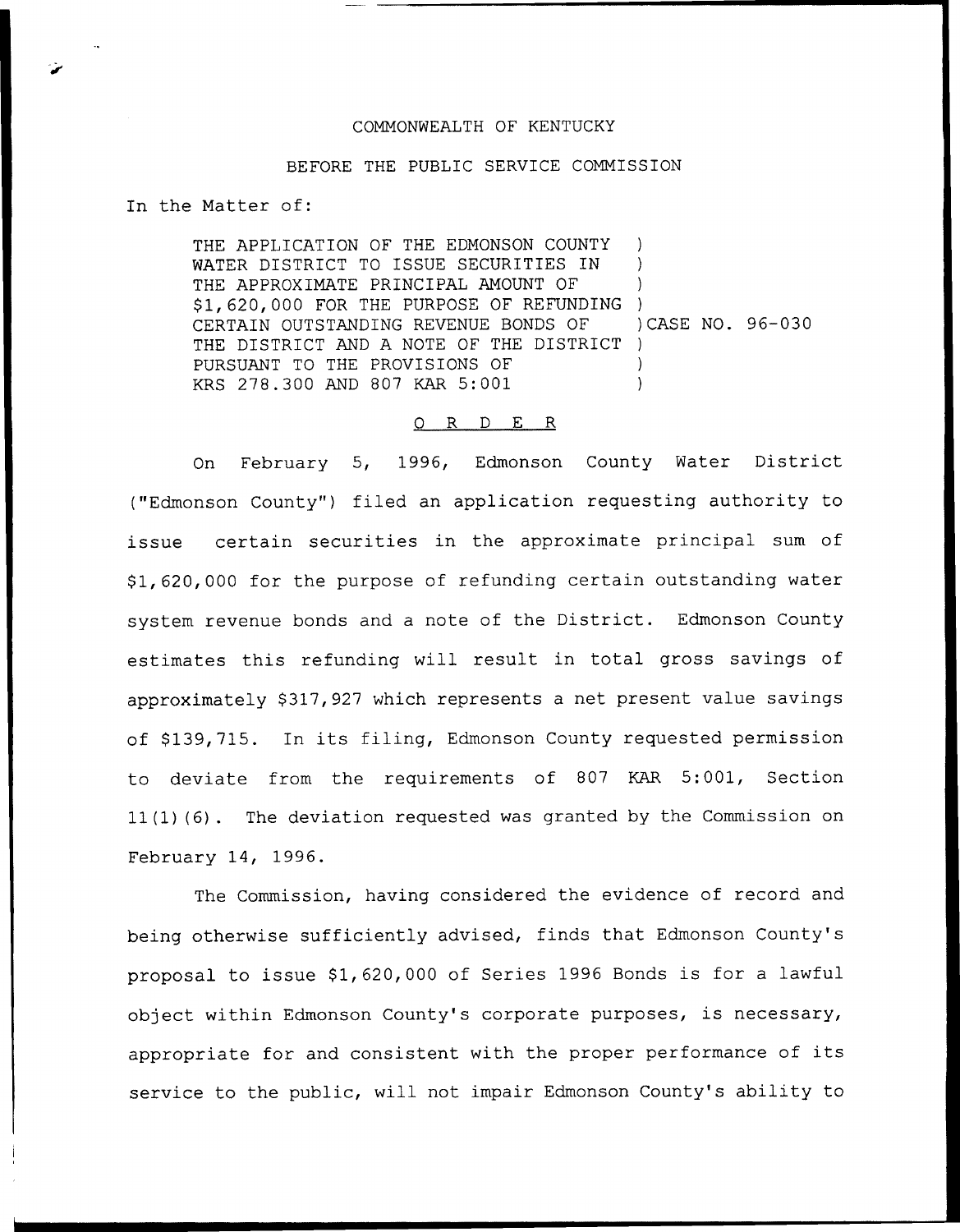perform that service, and is reasonably necessary and appropriate for such purpose.

IT IS THEREFORE ORDERED that:

1. Edmonson County is authorized to issue \$1,620,000 of Series 1996 Bonds, at an interest rate between 3.95 percent and 5.75 percent per annum.

2. Edmonson County shall issue its proposed Series 1996 Bonds only on such terms that will result in a positive net present value savings and which are consistent with its application.

3. Edmonson County shall, within 30 days after issuance of the securities, advise the Commission in writing of the date or dates of issuance of the securities, the price paid, the interest rate, the purchasers, and all fees and expenses, including underwriting discounts, commissions, and any other compensation involved in the securities' issuance and distribution.

4. The proceeds from the transactions authorized herein shall be used only for the lawful purposes specified in Edmonson County's application.

Nothing contained herein shall be construed as a finding of value for any purpose or as a warranty on the part of the Commonwealth of Kentucky or any agency thereof as to the securities authorized herein.

 $-2-$